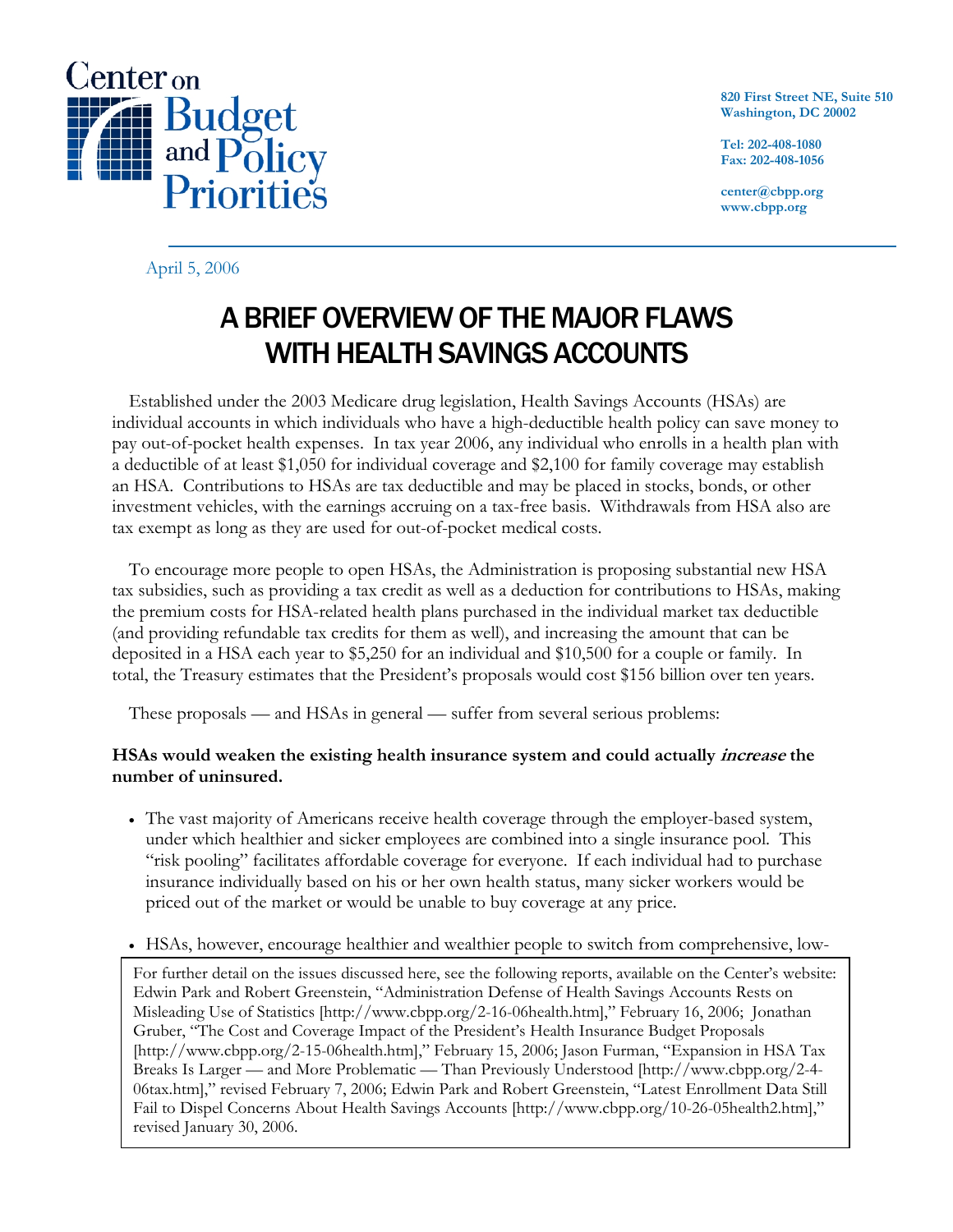deductible coverage to high-deductible health plans in order to take advantage of the unprecedented tax shelters that HSAs provide. (No other savings account offers both taxdeductible contributions *and* tax-free withdrawals.) As healthier and wealthier workers leave comprehensive employer-based plans to take advantage of the HSA tax benefits, the pool of workers remaining in those employer-based plans would consist increasingly of sicker, lessaffluent people,  $(\frac{http://www.cbpp.org/10-26-05health2.htm}{http://www.cbpp.org/10-26-05health2.htm})$  who are more costly to cover. As comprehensive employer-based coverage became increasingly costly, more and more employers likely would stop offering it.

• A new analysis (http://www.cbpp.org/2-15-06health.htm) by Jonathan Gruber of M.I.T., one of the nation's leading health economists, finds that the Administration's new HSA proposals would cause a net *increase* in the number of uninsured Americans. While 3.8 million previously uninsured people would gain health coverage through HSAs as a result of the Administration's proposals, 4.4 million people would become uninsured because their employers would respond to the new tax breaks by dropping coverage and they would not secure coverage on their own. The net effect would be to increase the number of uninsured Americans by 600,000 despite spending more than \$10 billion annually.

### **HSAs shift risks to individuals, leave less-healthy individuals facing substantial costs, and potentially result in worse health outcomes.**

- For people who need more health care, the high-deductible insurance policies that must be used in conjunction with HSAs can mean significantly greater out-of-pocket medical costs than they would face under the comprehensive health insurance typically offered today, which usually carries significantly lower deductibles. According to the Kaiser Family Foundation and the Health Research Educational Trust, the average deductible for an HSA-qualified family plan offered by employers in 2005 was \$4,070, as compared to an average deductible of \$679 for a preferred provider organization (PPO) plan.
- In 2005, individuals with high-deductible plans attached to HSAs or similar accounts were more than two-and-a-half times as likely to pay more than 5 percent of their income in out-of-pocket medical costs (http://www.cbpp.org/10-26-05health2.htm) than were people enrolled in comprehensive insurance, according to a recent survey by the Employee Benefit Research Institute and the Commonwealth Fund.
- These increased out-of-pocket costs are particularly burdensome for lower-income families because they have less disposable income. If a medical condition or illness goes untreated because individuals are unable to pay for appropriate care out of pocket, their health could decline further, forcing them to make greater use of expensive services like hospitalization in the future. As President Bush's Council of Economic Advisers (CEA) itself acknowledged, the greater cost sharing could result in worse health outcomes for low-income families.<sup>1</sup>

-

<sup>1</sup> According to CEA, "There were, however, some health benefits [from reduced cost sharing and greater health expenditures] for select subpopulations of low-income and chronically ill individuals, suggesting that care should be taken not to expose lower-income families to excessively high cost sharing relative to their income." CEA, *Economic Report of the President 2006*, p. 95.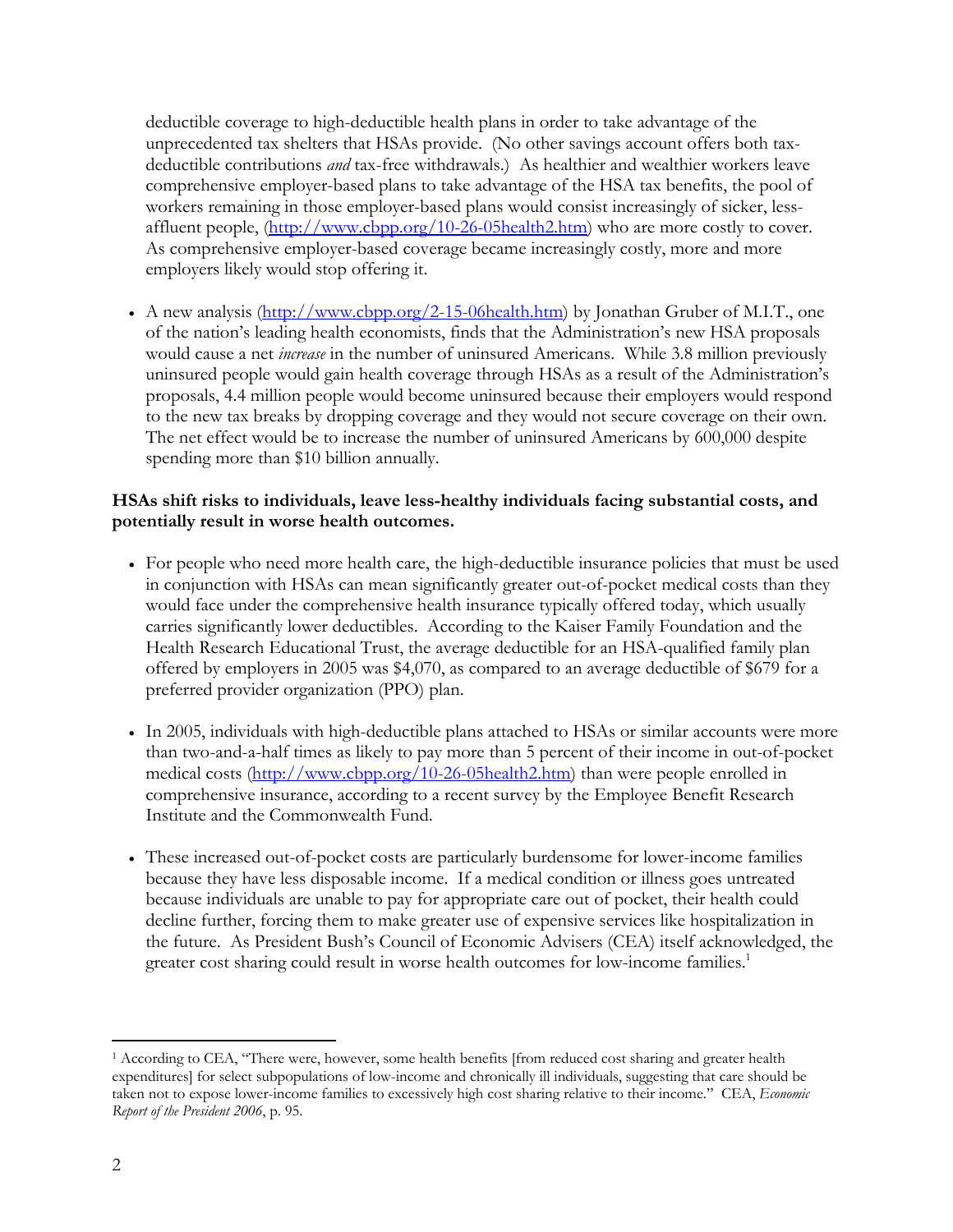#### **HSAs have little potential to improve the health insurance system.**

- HSA proponents argue that by shifting more of the costs onto individuals, high-deductible plans will lead people to become wiser health consumers. The HSA approach has limited potential for cost containment, however, because most of the nation's health-care costs are for expensive procedures or treatments — often related to major illnesses or end-of-life costs whose costs exceed the deductibles under high-deductible policies and consequently would still be paid by insurance companies. For example, the top 10 percent of health-care users account for about 70 percent of total health expenditures, while the bottom 50 percent of users account for only three percent of total expenditures.
- More fundamentally, for consumer-driven health care to have any potential, consumers must have access to easily digestible comparative and clinically based information on the quality and costs of different doctors and hospitals, as well as information on which medical procedures are (and are not) necessary in particular circumstances. Also, a pooling mechanism must exist that enables less-healthy people to purchase insurance at an affordable price. No serious plan yet exists to address either of these needs. (http://www.cbpp.org/2-4-06tax.htm)

#### **HSAs provide the largest tax breaks to those who least need help paying for health coverage.**

- Higher-income people receive a larger tax break for each dollar they put into an HSA than lower-income people do because they are in a higher tax bracket. For example, someone in the 35-percent tax bracket saves 35 cents in taxes for each dollar he or she puts into an HSA, while someone who is in the zero, 10-percent, or 15-percent bracket saves no more than 15 cents in taxes for each dollar put into the account.
- In addition, higher-income people generally can afford to put more money into HSAs each year than lower-income people can, which makes HSAs even more valuable to them. The Administration's proposal to substantially increase the HSA contribution limit would exacerbate this disparity and enable affluent households to use HSAs as highly lucrative tax shelters, (http://www.cbpp.org/2-4-06tax.htm) in which they could amass hundreds of thousands of dollars tax free.
- Attempting to counter the fact that HSAs are disproportionately attractive to high-income households, Administration officials have cited a study showing that families with incomes lower than \$50,000 buy 40 percent of the insurance policies bought in conjunction with HSAs. This study, however, cannot be used to draw general conclusions about HSAs (http://www.cbpp.org/2-16-06health.htm) because it applied to only a portion of HSA enrollees: those in the individual health insurance market, who generally have lower incomes than HSA enrollees who have employer-based coverage.

Other studies show that HSA users tend to disproportionately have higher incomes. For example, a new Government Accountability Office survey finds that federal employees who receive insurance through the Federal Employee Health Benefits Program (FEHBP) and are enrolled in an HSA are twice as likely to have incomes over \$75,000 as enrollees in other FEHBP plans (http://www.cbpp.org/2-16-06health.htm).